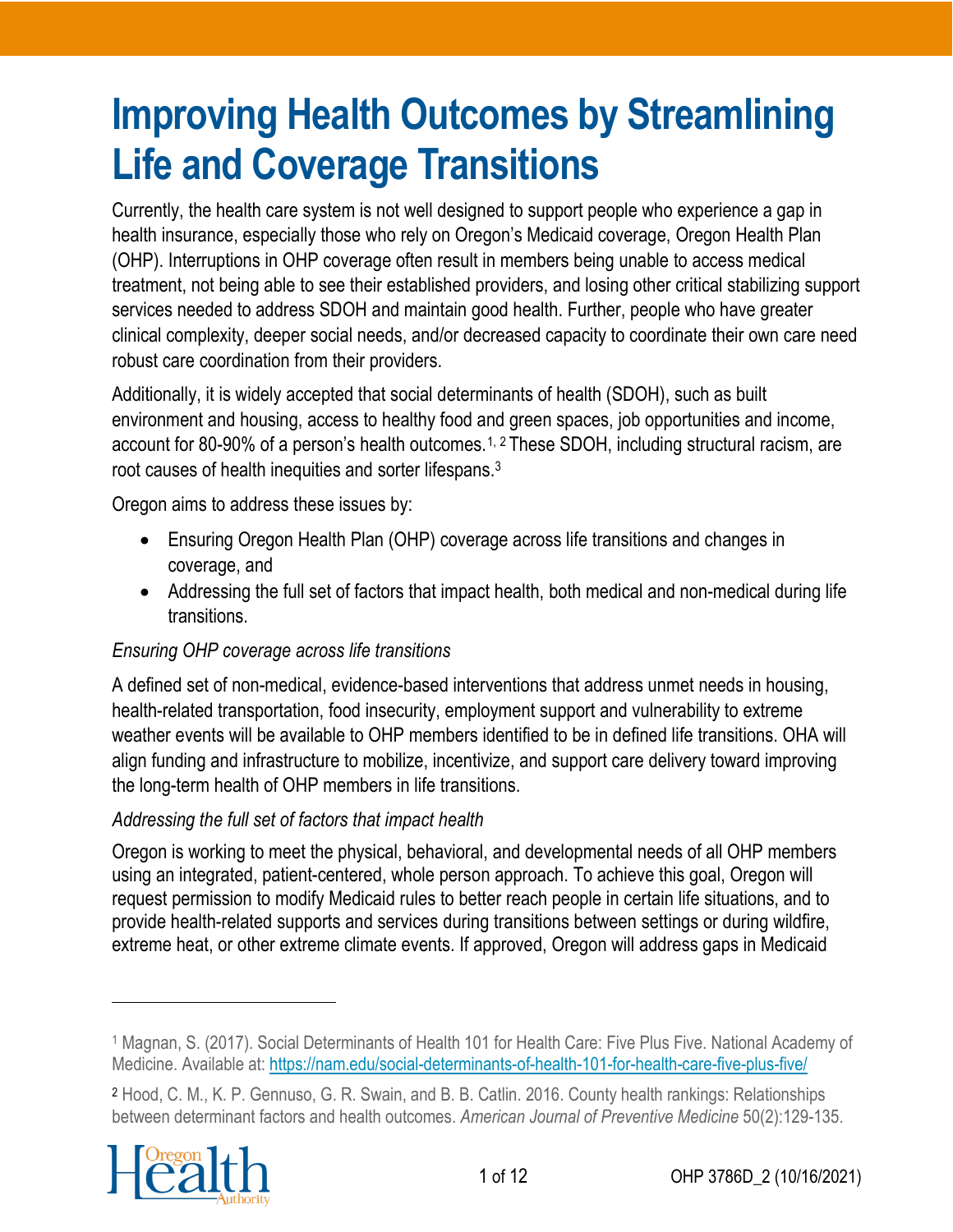coverage by extending coverage – for limited periods of time – to eligible transition populations and provide SDOH services defined below.

To ensure OHP coverage across life transitions and to address the full set of factors that impact health, both medical and non-medical, Oregon will request to:

- 1. Waive the federal rule preventing Medicaid coverage for a person in custody, including justiceinvolved populations and those in the Oregon State Hospital and psychiatric residential facilities, to specifically:
	- a. Retain benefits and/or extend Medicaid benefits to all youth otherwise eligible for Medicaid entering the juvenile correction system throughout the duration of their involvement in juvenile corrections regardless of setting.
	- b. Provide a limited OHP benefit (e.g., prescription drugs, navigation, access to transition services) and CCO enrollment for OHP members who will be discharged from Oregon State Hospital, psychiatric residential facilities or are justice-involved in state prison, 90 days pre-release.
	- c. Provide a limited OHP benefit and CCO enrollment for OHP members in jail or a local correction facility, including those awaiting adjudication.
- 2. Retain child eligibility levels and benefit package for Youth with Special Health Care Needs (YSHCN) up to age 26.
- 3. Develop and fund, with spending authority, a defined set of SDOH transition services to support members in need during transition in coverage periods and life transitions.
- 4. Expand and fund, with spending authority, the infrastructure needed to support access to services using providers outside of the medical model.
- 5. Obtain spending authority to support implementation capacity at the community level, including payments for provider and community-based organizations (CBO) infrastructure and capacity building.

# **Problem and Background**

The 2018 Oregon State Health Assessment found the following inequities among others, rooted in social determinants of health.<sup>[3](#page-1-0)</sup> Each of these inequities makes members more vulnerable to negative impacts from these transitions and extreme climate events.

- With the exception of the Asian population, people of color experience homelessness at a disproportionate rate compared to the general population.
- Almost all racial and ethnic groups in Oregon particularly African Americans experience higher levels of poverty than in the United States as a whole.
- One-third of all African American households spend more than 50% of their income on housing costs, compared to 17% of all households in the state.

<span id="page-1-0"></span><sup>3</sup> <https://www.oregon.gov/oha/PH/ABOUT/Documents/sha/state-health-assessment-full-report.pdf>

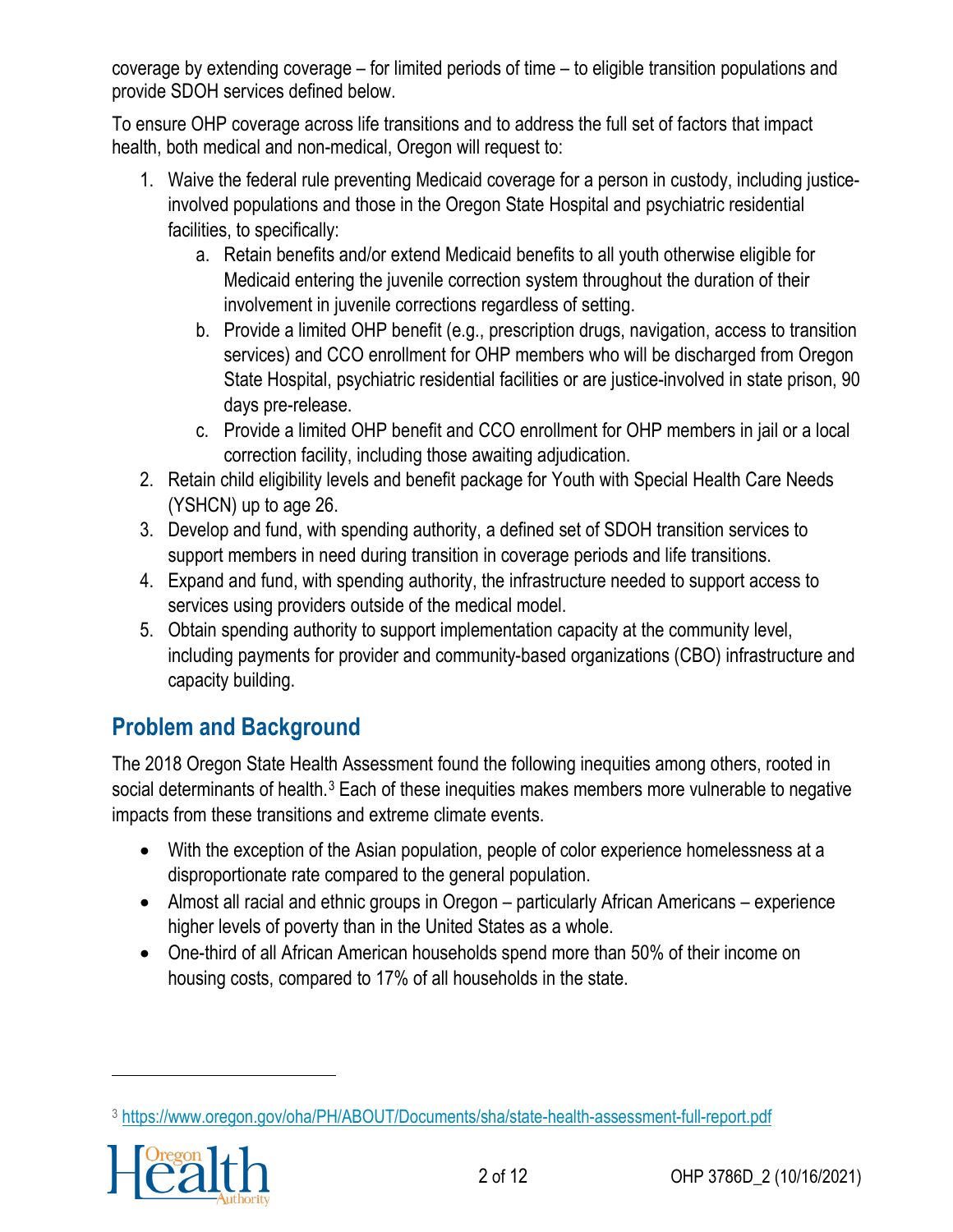• African Americans in Oregon are 4.6 times more likely than their white counterparts to be incarcerated, and Native Americans and Latino/a/x populations experience rates of incarceration 1.8 and 1.4 times greater than whites, respectively.

One factor that contributes to these inequitable negative health impacts is gaps in OHP coverage, caused by life transitions. Disruptions of coverage and benefits can cause instability in a person's life, especially at a moment of increased vulnerability. Coverage gaps often cause members to lose access to providers or services, resulting in worse health outcomes and more costly care further down the road.[4](#page-2-0),[5](#page-2-1)

Transitions that frequently create gaps in coverage are triggered by movement across stages of life, changes in institutionalization, natural disasters, or combinations of these. Further, gap-causing transitions occur disproportionately for OHP members from communities of color, limiting their ability to have their health and social needs met.

Periods of significant transition are challenging for OHP members to navigate given the complicated health care system. Members may lose Medicaid eligibility or be disenrolled from their coordinated care organization (CCO) resulting in disruptions in treatment and coordination between providers. Services that would improve the ability of a member to maintain their health and quality of life, such as predictable access to housing supports once released from custody, are not traditionally Medicaid covered benefits. Disruptions of coverage and benefits caused by these events can cause instability in a person's life at a moment of increased vulnerability and often lead to gaps in access to providers or services, resulting in worse health outcomes and more costly care further down the road.<sup>[6](#page-2-2),[7](#page-2-3)</sup>

Short-term, focused supports and services that are specifically tied to screening for disruptive events, social needs and improved outcomes will aid in achieving more successful transitions and reduce the impact of events that exacerbate health inequities, providing better health outcomes and downstream cost savings for the state and federal government.

*Addressing SDOH through the 2017-2022* 1115(a) demonstration waiver renewal

Under Oregon's 2017-2022 1115(a) demonstration waiver renewal, OHA introduced [health-related](https://www.oregon.gov/oha/HPA/dsi-tc/Documents/OHA-Health-Related-Services-Brief.pdf)  [services \(HRS\)](https://www.oregon.gov/oha/HPA/dsi-tc/Documents/OHA-Health-Related-Services-Brief.pdf) to increase CCOs' ability to use non-medical services to address members' healthrelated social factors and inequities that contribute to poor health. However, to date, spending on HRS

<span id="page-2-3"></span><span id="page-2-2"></span><sup>7</sup> <https://pubmed.ncbi.nlm.nih.gov/28728555/>



<span id="page-2-0"></span><sup>4</sup> <https://www.ncbi.nlm.nih.gov/pmc/articles/PMC5548183/>

<span id="page-2-1"></span><sup>5</sup> <https://pubmed.ncbi.nlm.nih.gov/28728555/>

<sup>3</sup> Health inequities happen when unfair social policies and practices deny groups of individuals the opportunity for optimal health, either through a lack of resources that promote health or through increased exposure to risk factors for disease. [https://www.bphc.org/healthdata/health-of-boston](https://www.bphc.org/healthdata/health-of-boston-report/Documents/3A_Health%20Equity_16-17_HOB_final-3.pdf%23search=difference%20between%20inequities%20and%20disparities)[report/Documents/3A\\_Health%20Equity\\_16-17\\_HOB\\_final-](https://www.bphc.org/healthdata/health-of-boston-report/Documents/3A_Health%20Equity_16-17_HOB_final-3.pdf%23search=difference%20between%20inequities%20and%20disparities)[3.pdf#search=difference%20between%20inequities%20and%20disparities](https://www.bphc.org/healthdata/health-of-boston-report/Documents/3A_Health%20Equity_16-17_HOB_final-3.pdf%23search=difference%20between%20inequities%20and%20disparities)

<sup>6</sup> <https://www.ncbi.nlm.nih.gov/pmc/articles/PMC5548183/>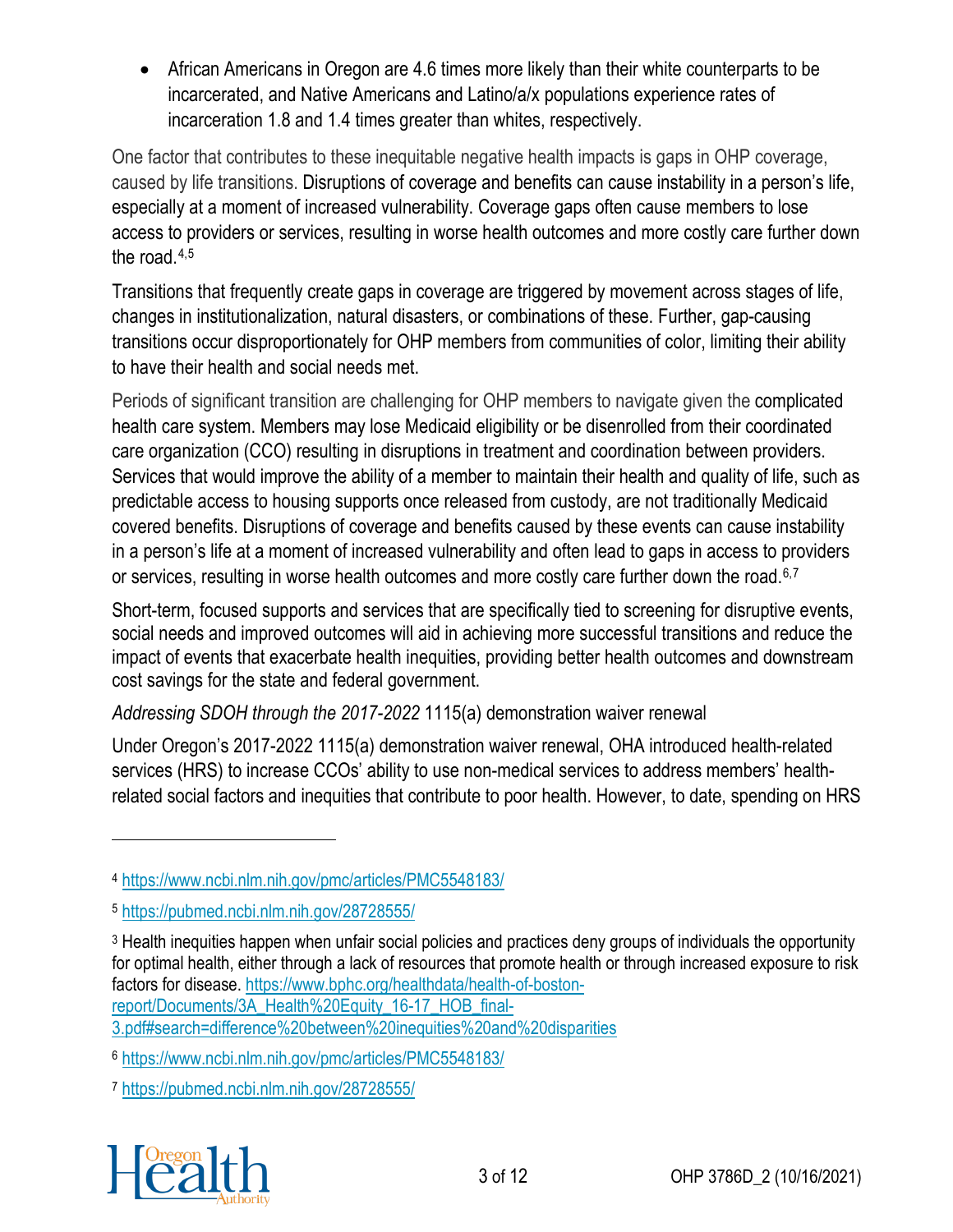remains low (0.7% on average) and has not fully addressed the needs of populations moving through transitions in coverage. This low spending is concerning considering the potential to improve member and community health outcomes.

For the next demonstration period, OHA will propose to set rates as a value-based global budget to provide greater predictability and flexibility for CCOs, thereby enabling them to increase investments in HRS without concern of premiums falling as health outcomes improve and medical expenses decrease.

To jumpstart that increased investment in HRS, OHA will seek spending authority to create a fixed pool of funds for investments in specific HRS for members experiencing life transitions that put them at high risk of losing coverage. This way, CCOs can evaluate which HRS meaningfully improve health and reduce medical expenses.

The menu of approved SDOH transition services will be designed to minimize the risk of disruptive coverage gaps and address SDOH. This may include housing services, health-related transportation services, nutrition assistance, employment assistance and/or assistance to members experiencing extreme weather events. By making these supports available, members going through qualifying transitions will have access to the tools necessary to successfully navigate the transition while maintaining the stability needed for good health and quality of life. By funding these services through CCOs outside of the global budget initially, the CCOs will learn which services are most effective and then invest their global budget funds in those services as OHA (and CMS) phases down its additional funding.

The strategies described below will provide coverage where there are currently gaps (e.g., entering/exiting institutional settings, age-related eligibility). Further, the proposed strategies aim to address the full set of factors that impact health, both medical and non-medical, by providing SDOH services to members – and, at times, through community-based service providers outside of the medical model - prior to transitions in Medicaid benefit and/or eligibility changes.

## **Proposed strategies**

#### *Strategy 1. Waive the federal rule preventing a person in custody from accessing Medicaid benefits.*

Despite Oregon's success in enrolling hundreds of thousands of adults in OHP under state Medicaid expansion, justice-involved individuals, and those in Institutions for Mental Diseases (IMD) facilities face complex barriers to coverage. Currently, if these individuals are enrolled in OHP when institutionalized, Oregon suspends their coverage. Enrollment is reinstated upon release but often takes 10-14 days, leaving individuals without services. Members needing residential treatment or substance use disorder (SUD) services cannot be served until enrollment resumes, leaving them without those critical services for weeks.

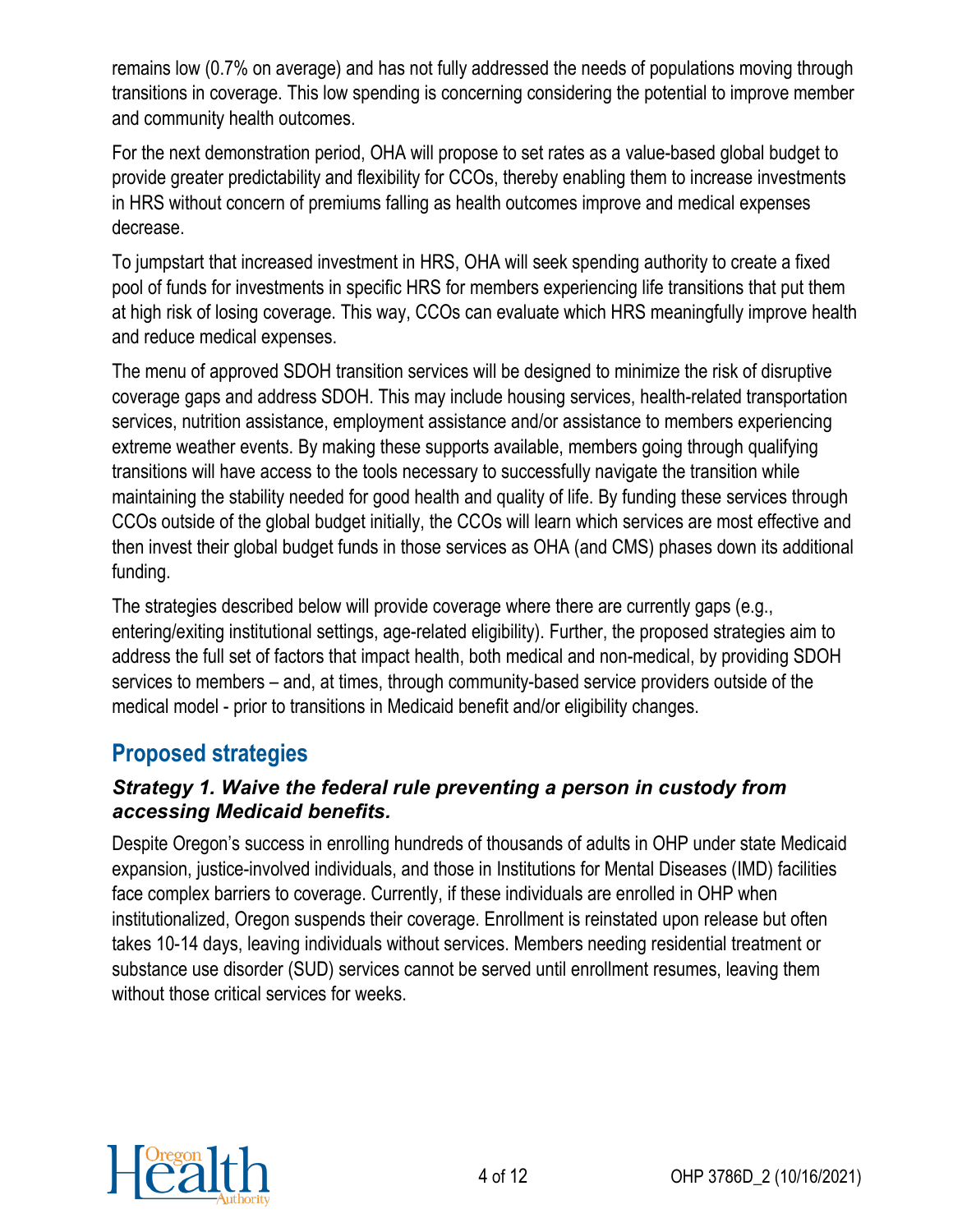Failure to provide health insurance and health care services to individuals transitioning from custody has a major impact on recidivism, health outcomes, and cost.<sup>[8,](#page-4-0)[9](#page-4-1)</sup> Justice-involved individuals experience disproportionately higher rates of physical and behavioral health diagnoses.<sup>[10](#page-4-2)</sup> And once again, people of color are over-represented among those incarcerated in Oregon,<sup>[11](#page-4-3)</sup> which means people of color are disproportionately harmed by gaps in OHP coverage often experienced transitioning from institutions.

Members transitioning back into the community from institutions would experience fewer barriers accessing care and services if provided:

- limited OHP coverage and
- CCO enrollment that covered care coordination and navigation services alongside the proposed transition SDOH services.

Oregon requests to waive the federal rule preventing a person in custody from accessing Medicaid benefits and requests federal match to support coverage for these individuals.

## **With this waiver authority, Oregon will specifically:**

**a. Retain benefits and/or extend Medicaid benefits to all youth otherwise eligible for Medicaid upon entering the juvenile correction system throughout the duration of their involvement in juvenile corrections.**

Youth who are involved in the juvenile justice system are inherently at high risk. Youth with a history of involvement in the child welfare or behavioral health systems are disproportionately referred to the juvenile justice system. And again, youth of color are grossly over-represented, in the juvenile corrections system, with high rates of entry into secure correctional facilities.<sup>[12](#page-4-4)</sup> These youth of color are more likely to have complicated and expensive medical and behavioral health needs because of the effects of structural racism and other factors, and less likely to have received consistent medical care and preventive services over their lifetime.<sup>[13](#page-4-5)</sup>

These individuals are often involved with multiple systems (medical, behavioral health, education, child welfare) and may need high-level specialty treatment resources that are difficult to access without clear payment sources and case management. By providing health care services and the strength of the coordinated care model during a serious life transition

<span id="page-4-5"></span><span id="page-4-4"></span><sup>13</sup> Sedlak AJ, McPherson KS. Youth's needs and services. OJJDP Juvenile Justice Bulletin. 2010;April:10–11. Available at: www.ncjrs.gov/pdffiles1/ojjdp/227728.pdf



<span id="page-4-0"></span>[<sup>8</sup>https://journals.lww.com/professionalcasemanagementjournal/Abstract/2009/03000/Reducing\\_30\\_Day\\_Inpati](https://journals.lww.com/professionalcasemanagementjournal/Abstract/2009/03000/Reducing_30_Day_Inpatient_Psychiatric_Recidivism.8.aspx) [ent\\_Psychiatric\\_Recidivism.8.aspx](https://journals.lww.com/professionalcasemanagementjournal/Abstract/2009/03000/Reducing_30_Day_Inpatient_Psychiatric_Recidivism.8.aspx)

<span id="page-4-1"></span><sup>9</sup> [https://cdr.lib.unc.edu/concern/honors\\_theses/j6731775s](https://cdr.lib.unc.edu/concern/honors_theses/j6731775s)

<span id="page-4-2"></span><sup>10</sup> Rich, J. D., Wakeman, S. E., & Dickman, S. L. (2011). Medicine and the Epidemic of Incarceration in the United States. New England Journal of Medicine,364(22), 2081- 2083. doi:10.1056/nejmp1102385

<span id="page-4-3"></span><sup>11</sup> <https://www.vera.org/downloads/pdfdownloads/state-incarceration-trends-oregon.pdf>

<sup>12</sup> <https://pubmed.ncbi.nlm.nih.gov/23334336/>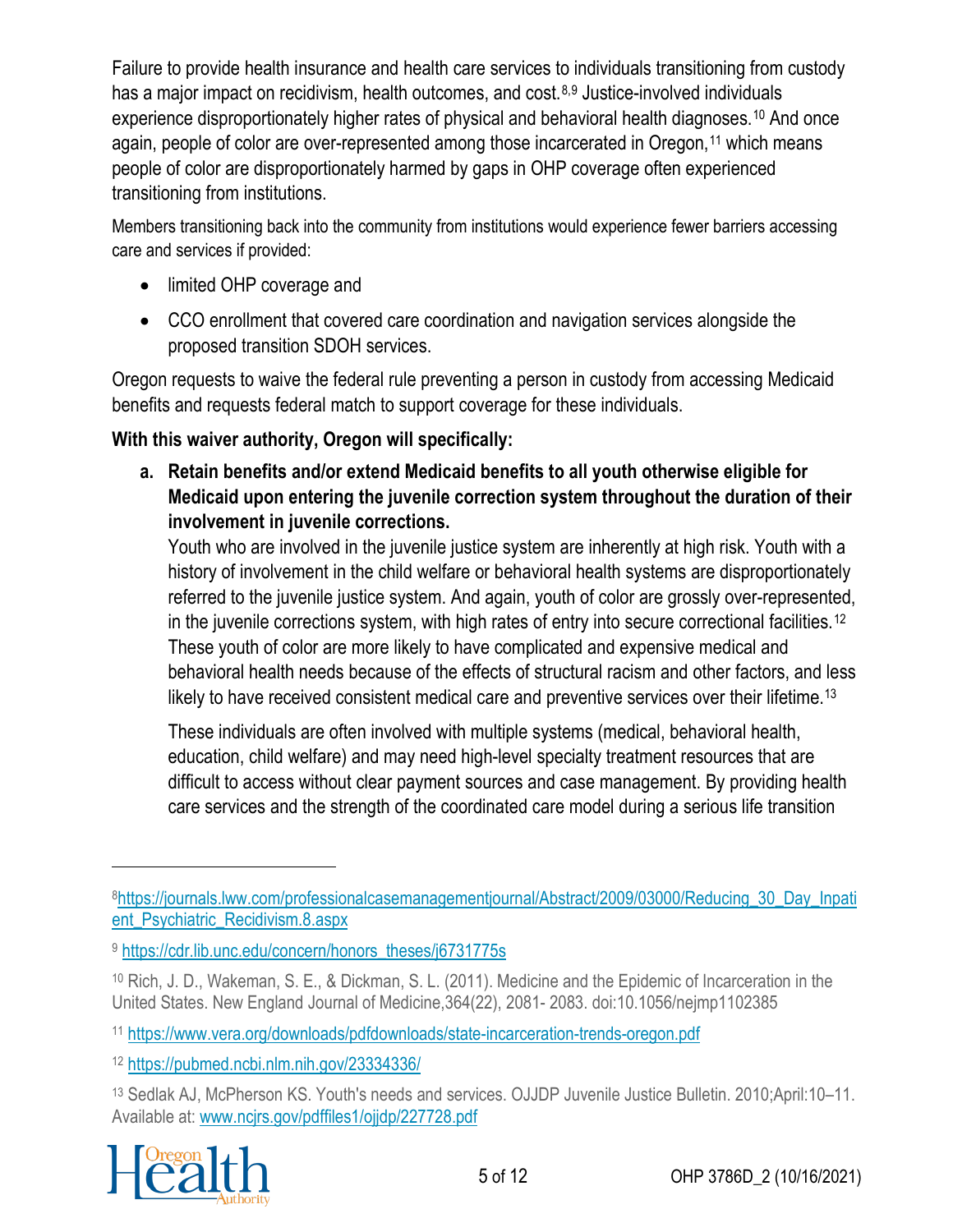(justice involvement) and critical life stage (youth, and often youth of color being overrepresented), this strategy could improve lifelong health for these high-risk youth and save long term costs across multiple systems.

#### **b. Provide limited OHP benefits and CCO enrollment and transition services upon release for OHP members in (i) the Oregon State Hospital, (ii) psychiatric residential facilities, and (iii) prison (90 days pre-release).**

OHP members leaving incarceration are particularly at risk for poor health outcomes. Justice-involved individuals experience disproportionately higher rates of physical and behavioral health diagnoses and are at higher risk for injury and death as a result of violence, overdose, and suicide than people who have never been incarcerated. For example, overdose death rates for justice-involved individuals are over 100-fold the rates of the general population.[14](#page-5-0) Incarcerated people who have a behavioral health disorder are more likely than those without a disorder to have been homeless in the year prior to their incarceration, less likely to have been employed prior to their arrest, and more likely to report a history of physical or sexual abuse.[15](#page-5-1)

By working to ensure justice-involved populations have access to benefits 90 days pre-release and a ready network of health care services and supports upon release, alongside the proposed transition SDOH services, Oregon aims to:

- o Improve physical and behavioral health outcomes of incarcerated members postrelease
- $\circ$  Reduce emergency department visits, hospitalizations, and other avoidable services by connecting justice-involved OHP members to ongoing, community-based physical and behavioral health services
- o Promote continuity of medication treatment
- $\circ$  Reduce health care costs by ensuring continuity of care and services upon release into the community

### **c. Provide limited OHP benefits and CCO enrollment for OHP members in jail or a local correction facility, including those awaiting adjudication**

This request for coverage takes into account the relatively short (less than 90 days) and uncertain length of stays in county jail and other local correction facilities. In order to maintain continuity of care and ensure physical and behavioral needs are met on release, OHP members in county jails and local correction facilities will benefit by having a limited OHP benefit throughout incarceration. Oregon requests that those without current valid OHP

<span id="page-5-1"></span><sup>15</sup> Gates, A., Artiga, S., Rudowitz, R., "Health Coverage and Care for the Adult Criminal Justice Involved Population," Kaiser Family Foundation, September 5, 2014. [https://www.kff.org/uninsured/issue-brief/health](https://www.kff.org/uninsured/issue-brief/health-coverage-and-care-for-the-adult-criminal-justiceinvolved-population/)[coverage-and-care-for-the-adult-criminal-justiceinvolved-population/.](https://www.kff.org/uninsured/issue-brief/health-coverage-and-care-for-the-adult-criminal-justiceinvolved-population/)



<span id="page-5-0"></span><sup>14</sup> Binswanger, Ingrid A., Marc F. Stern, Richard A. Deyo, Patrick J. Heagerty, Allen Cheadle, Joann G. Elmore, and Thomas D. Koepsell. "Release From Prison — A High Risk of Death for Former Inmates," New England Journal of Medicine, January 2007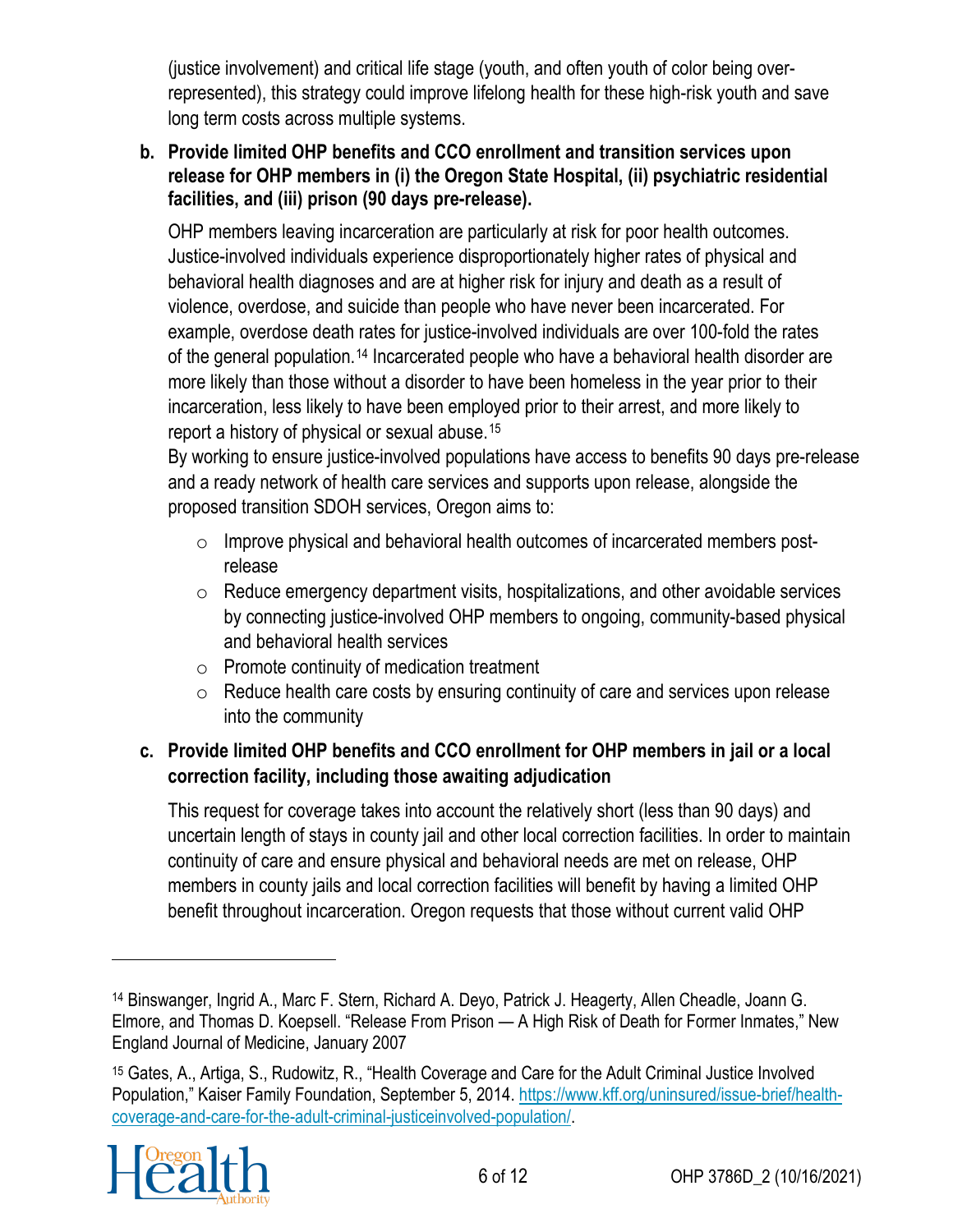coverage would be supported by the OHA Community Partner Outreach Program and local corrections staff in initiating, completing and submitting a new OHP application within 72 hours of arrest and booking. These populations are at risk for poor outcomes and would benefit in health improvements as described in paragraph b above. These populations would also be eligible for transition related SDOH services.

#### *Strategy 2. Retain child eligibility levels and benefit package for Youth with Special Health Care Needs (YSHCN) up to age 26.*

For YSHCN, Oregon proposes extending OHP coverage to age 26 and retaining eligibility levels of 305% FPL to support smooth transitions from pediatric to adult health care. Many of these children and young adults are from communities of color, LGBTQAI+, members of Tribes in Oregon and have experienced homelessness, Intellectual and Developmental Disability (IDD)<sup>[16](#page-6-0)</sup> or poverty. Addressing this transition is key to Oregon's health equity goals because few YSHCN are receiving adequate transition preparation, and some evidence indicates that this situation is worse for racial and ethnic minorities.[17](#page-6-1) According the 2018-19 National Survey of Children's Health, 45% of Oregon youth aged 12-17 had a special health care need. Family members of youth with special health care needs reported that:

- 69% did not receive health care transition preparation services,
- 38% did not have time alone with their provider during their last check-up,
- 21% did not learn skills for managing their own care from their health care providers, and
- 44% did not receive help from their health care provider to understand the changes in care that happen at age 18.[18](#page-6-2)

The transition to adulthood requires the youth to apply for Medicaid separately from their parents or guardians to avoid a lapse in coverage. The coverage itself also changes from a package of benefits designed for children and adolescents to benefits designed for adults. Removing the transition to a new adult benefit package, while including YSHCN as eligible for transitional SDOH services, will provide them time to better navigate these changes with the fewest possible disruptions, increasing the likelihood that they will transition into adulthood with the care and access necessary for good health and quality of life. For young adults with special heath care needs, effective transition from pediatric to adult health care results in increased<sup>[19](#page-6-3):</sup>

- Adherence to care
- Adult clinic attendance
- Patient satisfaction
- Quality of life
- Self-care skills

<span id="page-6-3"></span><span id="page-6-2"></span><sup>19</sup> Oregon Center for Children and Youth with Special Health Needs Fact Sheet, Rev. 4/26/2021, Op. cit.



<span id="page-6-0"></span><sup>16</sup> <https://link.springer.com/article/10.1007/s11920-019-1016-1>

<span id="page-6-1"></span><sup>17</sup> [https://pediatrics.aappublications.org/content/126/Supplement\\_3/S129.short](https://pediatrics.aappublications.org/content/126/Supplement_3/S129.short)

<sup>18</sup> Oregon Center for Children and Youth with Special Health Needs Fact Sheet, Rev. 4/26/2021 <https://www.ohsu.edu/sites/default/files/2021-04/Transition%20FACT%20SHEET%20rev.4.26.2021.pdf>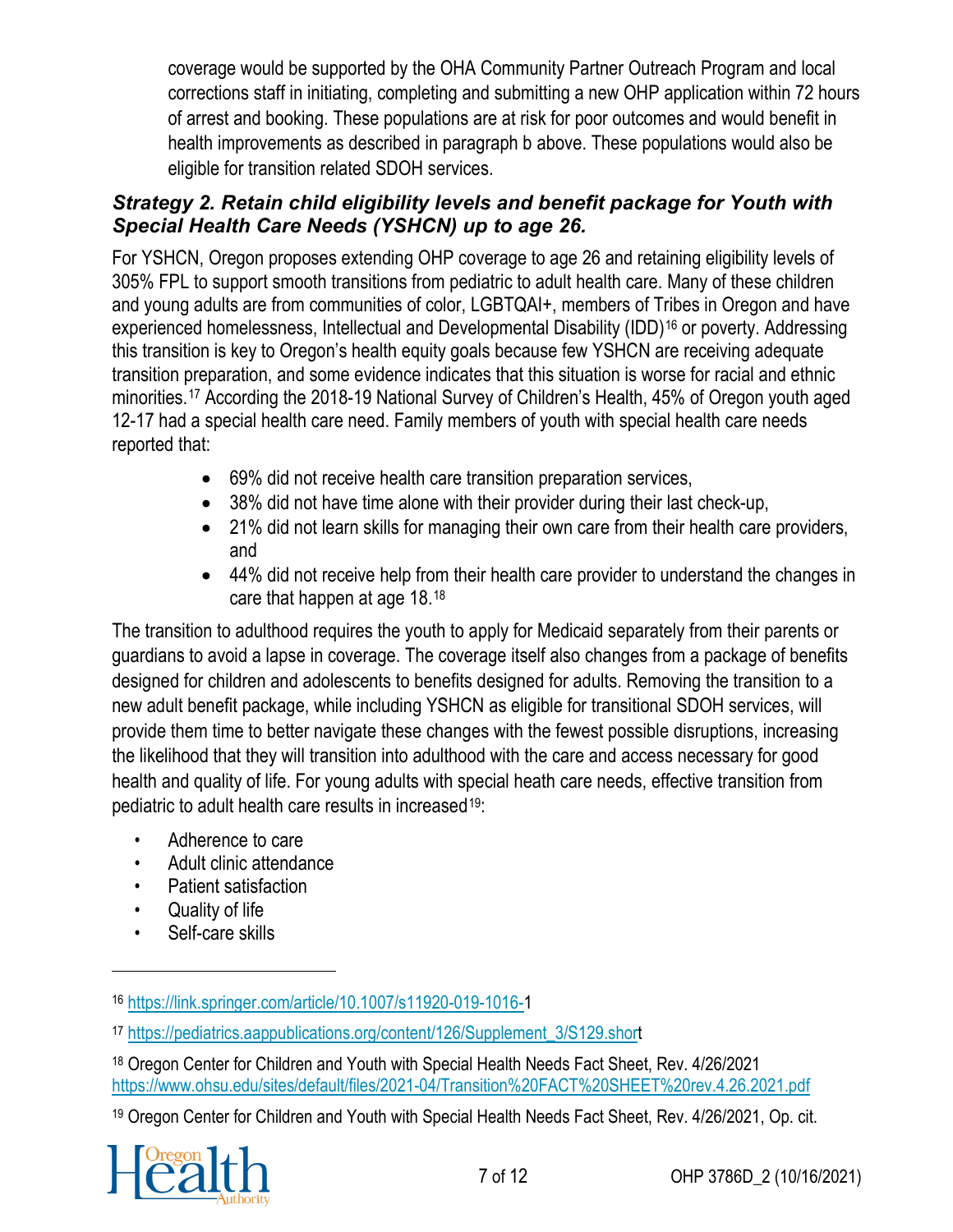and decreased:

- Lapses in care
- Perceived barriers to care
- Hospital admission rates
- Hospital lengths of stay
- Morbidity and mortality

#### *Strategy 3. Provide a defined set of SDOH services based on transitionrelated criteria to support vulnerable populations in need during transitions*

Oregon has identified and proposes to address transitional events that a member may experience in their lifetime that result in inconsistent access to medical care, supportive services, or treatment. Depending on the nature of the transition and disruption experienced by the member, elements of the package may include enhanced care coordination, housing navigation assistance, employment support and connection to other social services by way of community partners and community-based organizations. In addition, Oregon has identified transition-specific interventions to further support these populations, as described below. Specific transitions across different systems, across health care settings, and across life stages or due to point-in-time events would trigger eligibility for one or more benefits packages. Once a member is deemed eligible based on their specific transition, a social needs screening assessment will be used to identify which benefits are relevant.

Oregon requests spending authority to draw down federal match on Medicaid funds to make payments to CCOs outside of the global budget to address SDOH for OHP members experiencing specified life transitions or disruptions (further information on this request can be found in the *Focused Equity Investments* concept paper). Oregon views these funds as a catalyst for increasing HRS spending within the global budgets in future years, because they will enable CCOs to build capabilities and identify the most effective services before they are fully at risk. Oregon proposes that the funding outside of the global budget phase down beginning in year three of the demonstration period. Further, Oregon requests upfront federal investment to cover these SDOH transitions services.

Eligible populations for a defined set of SDOH transitional services include:

- a. Homeless members, or at risk of becoming homeless
- b. Members transitioning from Medicaid-only coverage to Medicare-Medicaid Coverage
- c. Members vulnerable to extreme weather events
- d. Members (adults and youth) transitioning out of the criminal justice system
- e. Adults transitioning out of Institutions for Mental Diseases (IMD)
- f. Youth with Special Health Care Needs up to age 26
- g. Youth who are child welfare-involved and transitioning in and out of foster care homes, including those aging out

## **Proposed SDOH transition services**

## **Housing**

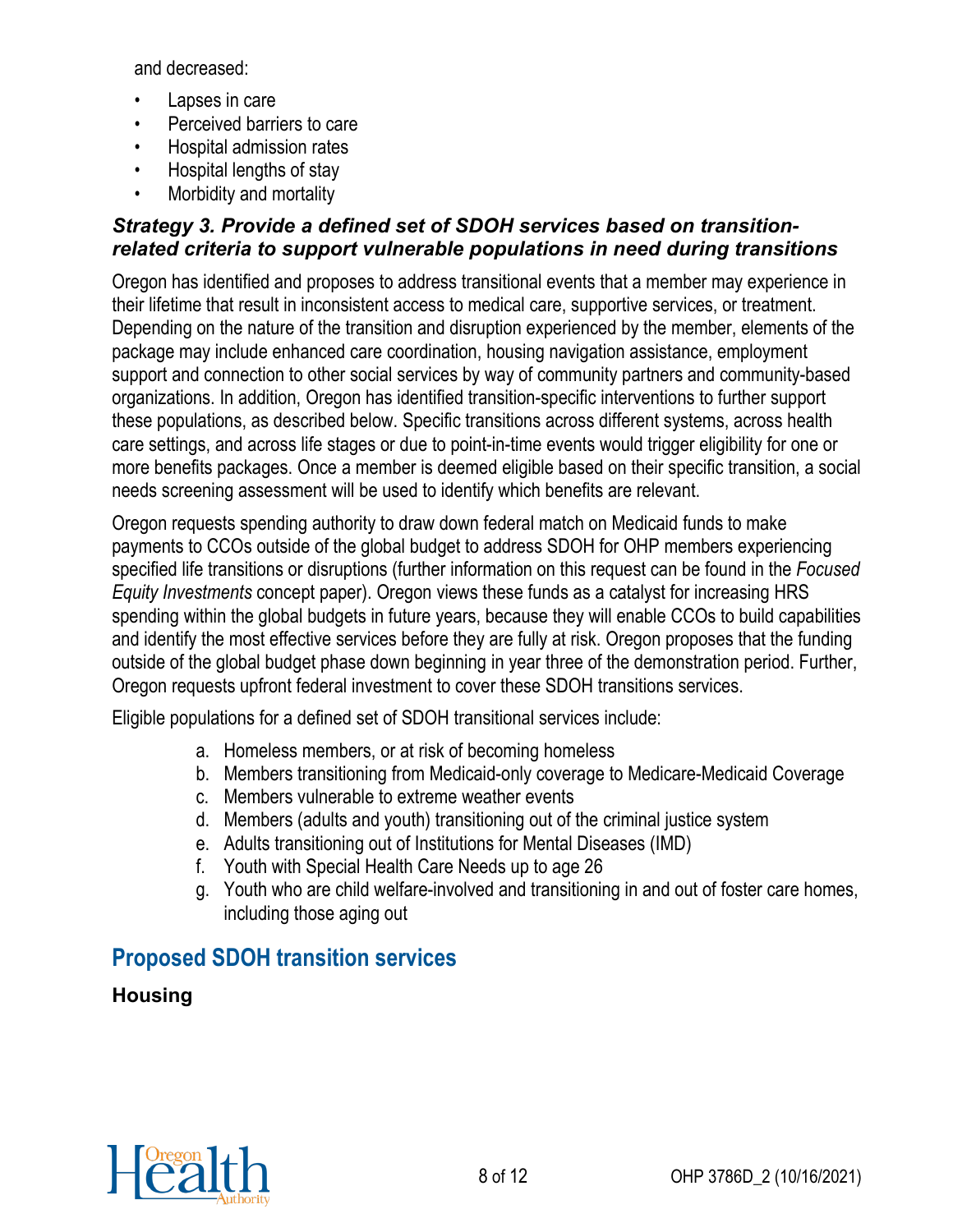Housing is a key social determinant of health, and being housed is associated with lower inpatient hospitalizations, fewer ED visits, and lower incarceration rates.<sup>[20](#page-8-0),[21](#page-8-1)</sup> In a study in Oregon, Medicaid costs declined by 12% on average after people moved into affordable housing.[22](#page-8-2) Institutional racism has impacted access to housing. According to 2018 data, people in Oregon who are Black, Native American or Pacific Islander, or two or more races represent a greater share of the unhoused population than their share of the total population.[23](#page-8-3) Without interventions to support stable housing, homelessness can trigger destabilizing transitional events and, ultimately, create higher costs for the health care system and poorer health outcomes for individuals. Supports may include one or more of the following components:

- 1. Rental assistance or temporary housing (rental payments, deposits, past rent, motels, etc. for up to 12 months)
- 2. Home and community-based services (ramps, handrails, utility assistance, environmental remediation, etc.)
- 3. Pre-tenancy and tenancy support services (employment services, eviction prevention, housing application, moving support, etc.)
- 4. Housing-focused navigation and/or case manager (1:30 ration; exploring traditional health worker integration)

## **Health-related transportation**

- 1. Linkages to existing transportation resources
- 2. Payment for transportation to support access to SDOH services, (e.g., bus passes, taxi vouchers, ridesharing credits).
- 3. Health-related transportation services in addition to Non-Emergency Medical Transportation (NEMT)

## **Food assistance**

- 1. Links to community-based food resources (e.g., application support for Supplemental Nutrition Assistance Program (SNAP)/Special Supplemental Nutrition Program for Women, Infants and Children (WIC))
- 2. Nutrition and cooking education
- 3. Fruit and vegetable prescriptions and healthy food boxes/meals
- 4. Medically tailored meal delivery

<span id="page-8-3"></span><span id="page-8-2"></span><sup>23</sup> <http://oregonhousingconference.org/wp-content/uploads/2018/10/Oregon-Housing-Conference-10-15.pdf>



<span id="page-8-0"></span><sup>20</sup> Nakamura MM, Toomey SL, Zaslavsky AM, et al. Measuring pediatric hospital readmission rates to drive quality improvement. Acad Pediatr. 2014

<span id="page-8-1"></span><sup>21</sup> Oregon Medicaid Advisory Committee. May 2018. Addressing the Social Determinants of Health in the Second Phase of Health System Transformation: Recommendations for Oregon's CCO Model

<sup>2</sup>[2https://oregon.providence.org/~/media/Files/Providence%20OR%20PDF/core\\_health\\_in\\_housing\\_full\\_report](https://oregon.providence.org/%7E/media/Files/Providence%20OR%20PDF/core_health_in_housing_full_report_feb_2016.pdf) [\\_feb\\_2016.pdf](https://oregon.providence.org/%7E/media/Files/Providence%20OR%20PDF/core_health_in_housing_full_report_feb_2016.pdf)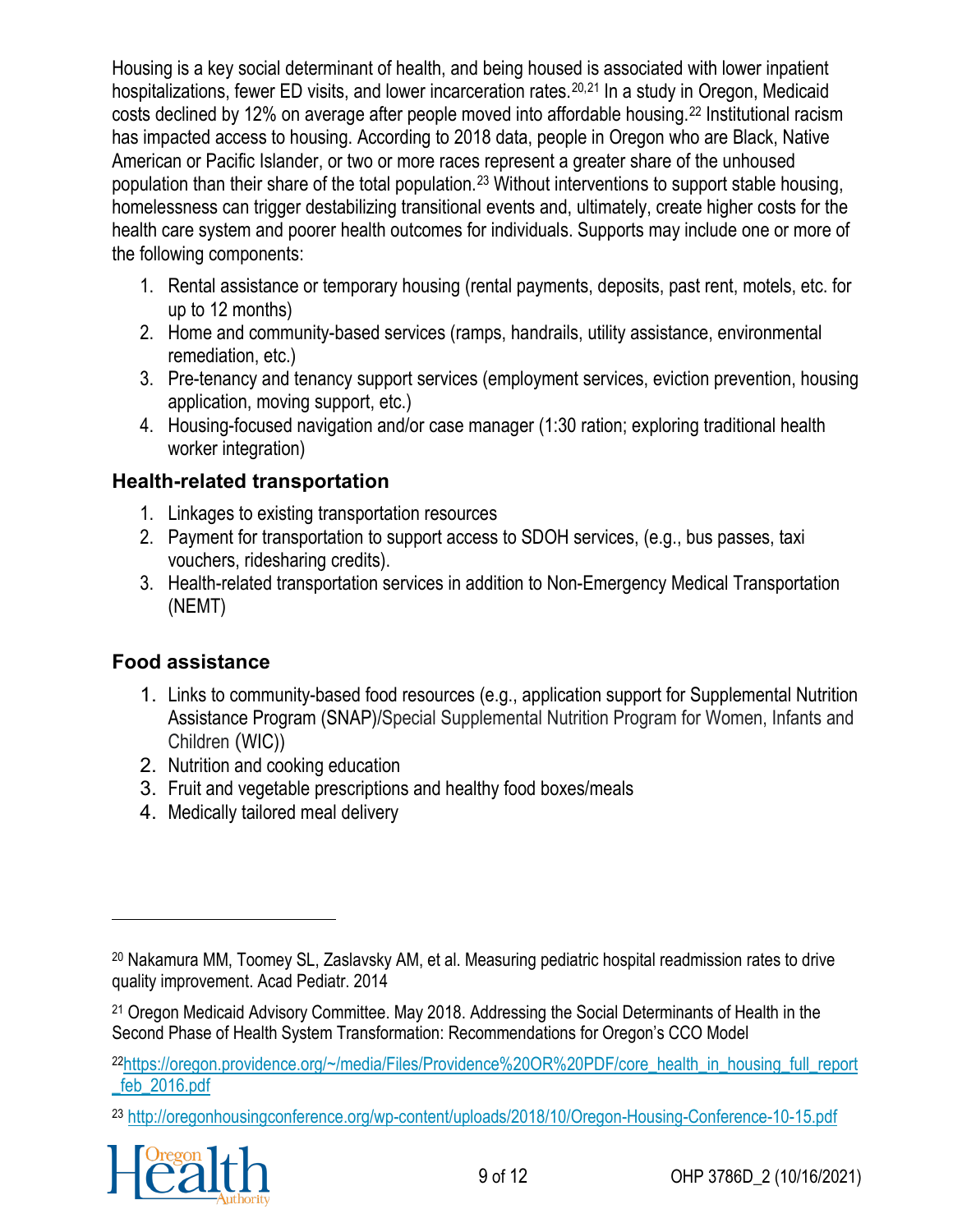## **Employment Supports**

Employment supports services are determined to be necessary for an individual to obtain and maintain employment in the community. Employment supports services will be individualized and may include one or more of the following components:

- 1. Person-centered employment planning support
- 2. Individualized job development and placement (e.g., job fairs, interviews)
- 3. Mentoring (e.g., on how to change behavior, re-entry from incarceration)
- 4. Transportation (provided either as a separate transportation service to employment services or to the member's job)

## **Exposure to climate events**

Over the last several years Oregon has endured several extreme climate change-related events, including wildfires, ice storms, and extreme heat. During Oregon's most recent extreme heat event in late June 2021, 116 people in Oregon died of heat-related illness or hyperthermia. Vulnerable populations, including children, pregnant women, older adults, communities of color, immigrant groups (including those with limited English proficiency), American Indians and Alaska Natives, people with disabilities, vulnerable occupational groups, such as workers who are exposed to extreme weather, low-income communities, people with pre-existing or chronic medical conditions, and intersections among these groups, experience disproportionate adverse health impacts because they experience less climate-resiliency.[24](#page-9-0) Extreme climate events are occurring with greater frequency and severity, can disrupt health care access and even coverage.[25](#page-9-1) Benefits for people impacted by climate disasters and vulnerable to extreme weather can reduce health inequities and disruptions to health care services and coverage. Supports may include one or more of the following components:

- 1. Payment for transportation to cooling / warming and/or evacuation shelters (e.g., taxi vouchers, ridesharing credits, use of NEMT or health-related transportation above)
- 2. Payment for devices that maintain healthy temperatures and clean air, including air conditioners, heaters, air filters and generators to operate devices when power outages occur
- 3. Payment or vouchers to address high electric bills due to extreme temperatures
- 4. Housing supports and services, housing repairs due to wildfires to make housing livable
- 5. Immediate access to durable medical equipment (DME) left behind without a prescription or prior authorization
- 6. Clothing and/or food for members affected by extreme (e.g., wildfire) weather events

#### *Strategy 4. Expand the infrastructure needed to support access to services using providers outside of the medical model*

Oregon proposes streamlining member access to services that promote health equity, including culturally responsive care through the use of Traditional Health Workers (THW) - which include community health workers, personal health navigators, peer wellness and support specialist and

<span id="page-9-1"></span><span id="page-9-0"></span><sup>25</sup> [https://earthobservatory.nasa.gov/features/RisingCost/rising\\_cost5.php](https://earthobservatory.nasa.gov/features/RisingCost/rising_cost5.php)



<sup>24</sup> https://www.apha.org/topics-and-issues/climate-change/vulnerable[-populations](https://www.apha.org/topics-and-issues/climate-change/vulnerable-populations)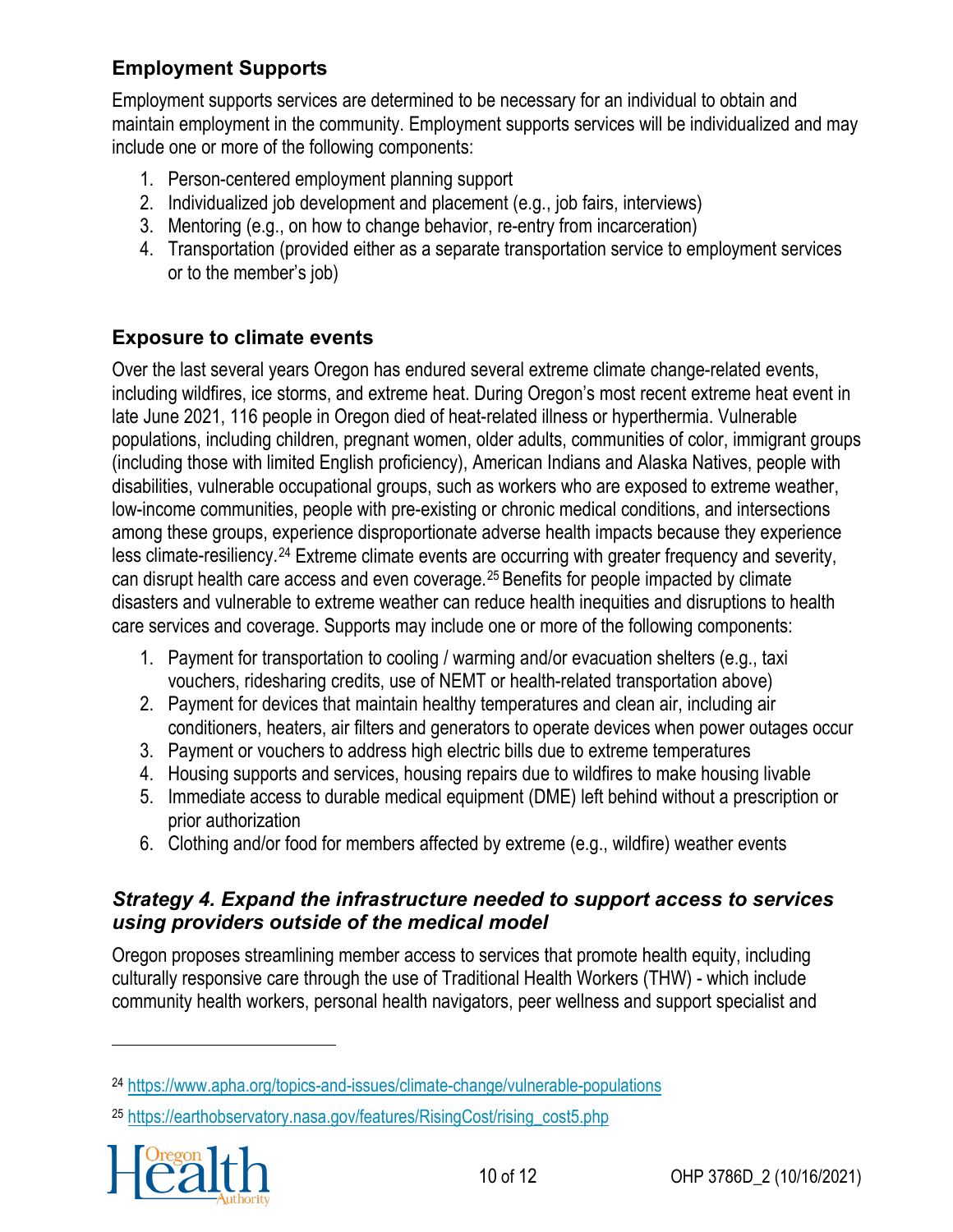doulas. THWs and peers are often trusted individuals from members' communities who may also share socioeconomic ties and lived life experiences, making them well positioned to help members successfully navigate a transition.

Under Oregon's current Medicaid State Plan authority, peer delivered services (PDS) are provided as part of a treatment plan developed and implemented by a licensed treatment provider. Through this waiver, Oregon will expand access to PDS. Recovery peers would be allowed to be paid outside of a traditional treatment plan (i.e., pre- and post-treatment) or, alternatively, to utilize proposed SDOH services that address social needs of individuals outside of typical medical services and the associated payment model. Allowing access to peer-delivered services without a treatment plan will remove barriers to treatment and ensure individuals have access to recovery supports throughout the course of their recovery, including before and after active treatment and during transitions of care. Members will continue to receive PDS during treatment through the Medicaid State Plan. While these improvements will benefit all members, they are critical to support members undergoing a transitional period in their coverage. This concept has garnered much support from the public, community-based organizations, and the recovery community.

#### *Strategy 5. Obtain expenditure authority to support implementation capacity at the community level, including payments for provider and communitybased organizations (CBO) infrastructure and capacity building.*

Oregon will seek to obtain expenditure authority to support implementation capacity at the community level, including payments for provider Community Based Organizations (CBO) infrastructure and capacity building. Community investment collaboratives (CICs), as described in the *focused equity investment* concept paper, will play a vital capacity building role to develop necessary infrastructure/systems to prepare providers to deliver authorized services, receive payment, and reporting of information for managing patient care, monitoring outcomes, and ensuring program integrity or for technical assistance and collaboration with stakeholders.

## **What these policies would mean for OHP members**

OHP members will be eligible for certain benefits based on specific life transitions rather than diagnosis. For example, OHP members in custody, such as those in the Oregon State Hospital, other psychiatric residential facilities or justice involved- will receive limited benefits and CCO enrollment allowing them to connect to services like substance abuse treatment, housing supports, and transportation, during transitions out of custody.

Youth with Special Health Care Needs (YSHCN) will retain their child OHP benefits up to age 26. This ensures access to treatment and familiar providers even if their family's income would otherwise make them ineligible for OHP.

All OHP members in transition described above as well as homeless members, or at risk of becoming homeless; members transitioning from Medicaid-only coverage to Medicare-Medicaid Coverage, members vulnerable to extreme weather events; and youth who are child welfare-involved and transitioning in and out of foster care homes will receive enhanced supports and coordination during these times of transition. These supports include things that substantially support a person's health outcomes but aren't typically considered medical care (for example, removing barriers to obtaining or maintaining housing).